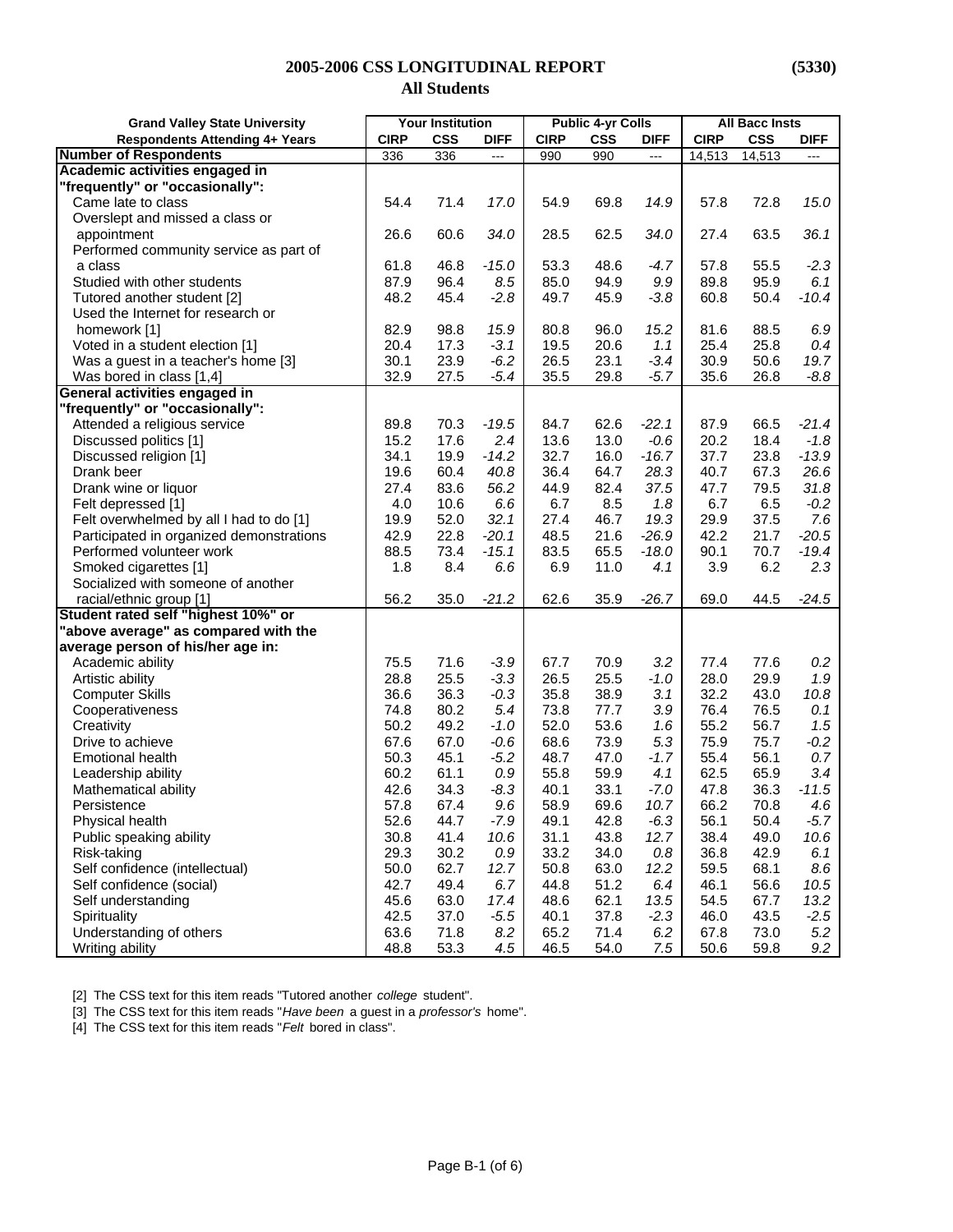| <b>Grand Valley State University</b>   |             | <b>Your Institution</b> |             |             | <b>Public 4-yr Colls</b> |             |             | <b>All Bacc Insts</b> |             |
|----------------------------------------|-------------|-------------------------|-------------|-------------|--------------------------|-------------|-------------|-----------------------|-------------|
| <b>Respondents Attending 4+ Years</b>  | <b>CIRP</b> | <b>CSS</b>              | <b>DIFF</b> | <b>CIRP</b> | <b>CSS</b>               | <b>DIFF</b> | <b>CIRP</b> | <b>CSS</b>            | <b>DIFF</b> |
| DURING THE PAST YEAR, HOW MUCH TIME    |             |                         |             |             |                          |             |             |                       |             |
| DID YOU SPEND DURING A TYPICAL WEEK    |             |                         |             |             |                          |             |             |                       |             |
| <b>DOING THE FOLLOWING ACTIVITIES?</b> |             |                         |             |             |                          |             |             |                       |             |
| <b>Studying/homework</b>               |             |                         |             |             |                          |             |             |                       |             |
| None                                   | 1.5         | 0.6                     | $-0.9$      | 1.5         | 0.6                      | $-0.9$      | 1.1         | 0.4                   | $-0.7$      |
| Less than one hour                     | 10.1        | 1.8                     | $-8.3$      | 13.6        | 2.4                      | $-11.2$     | 8.1         | 1.4                   | $-6.7$      |
| 1 to 2 hours                           | 24.7        | 10.4                    | $-14.3$     | 26.2        | 9.3                      | $-16.9$     | 16.1        | 7.5                   | -8.6        |
| 3 to 5 hours                           | 35.4        | 25.3                    | $-10.1$     | 31.5        | 30.6                     | $-0.9$      | 28.6        | 24.9                  | $-3.7$      |
| 6 to 10 hours                          | 21.0        | 29.6                    | 8.6         | 18.7        | 28.0                     | 9.3         | 24.1        | 29.1                  | 5.0         |
| 11 to 15 hours                         | 4.6         | 16.5                    | 11.9        | 5.3         | 15.2                     | 9.9         | 12.2        | 17.3                  | 5.1         |
| 16 to 20 hours                         | 1.8         | 8.5                     | 6.7         | 2.0         | 8.3                      | 6.3         | 6.0         | 10.6                  | 4.6         |
| Over 20 hours                          | 0.9         | 7.3                     | 6.4         | 1.3         | 5.5                      | 4.2         | 4.0         | 9.0                   | 5.0         |
| Socializing with friends               |             |                         |             |             |                          |             |             |                       |             |
| None                                   |             | 0.0                     | $-0.6$      | 0.2         | 0.2                      | 0.0         | 0.3         | 0.3                   | 0.0         |
| Less than one hour                     | 0.6<br>0.3  |                         |             |             | 1.8                      |             | 1.1         |                       | 0.2         |
|                                        |             | 1.8                     | 1.5         | 0.6         |                          | 1.2         |             | 1.3                   |             |
| 1 to 2 hours                           | 6.2         | 11.4                    | 5.2         | 6.5         | 11.0                     | 4.5         | 5.0         | 6.2                   | 1.2         |
| 3 to 5 hours                           | 22.8        | 27.1                    | 4.3         | 20.1        | 27.2                     | 7.1         | 18.2        | 20.1                  | 1.9         |
| 6 to 10 hours                          | 29.2        | 28.9                    | $-0.3$      | 28.8        | 28.4                     | $-0.4$      | 28.4        | 28.4                  | 0.0         |
| 11 to 15 hours                         | 20.6        | 16.6                    | -4.0        | 18.5        | 15.4                     | $-3.1$      | 20.4        | 19.0                  | $-1.4$      |
| 16 to 20 hours                         | 9.2         | 8.3                     | -0.9        | 10.7        | 8.2                      | $-2.5$      | 12.4        | 11.3                  | $-1.1$      |
| Over 20 hours                          | 11.1        | 5.8                     | $-5.3$      | 14.6        | 7.8                      | $-6.8$      | 14.3        | 13.4                  | $-0.9$      |
| Talking with teachers outside of       |             |                         |             |             |                          |             |             |                       |             |
| class [5]                              |             |                         |             |             |                          |             |             |                       |             |
| None                                   | 9.1         | 25.8                    |             | 7.8         | 26.5                     |             | 6.0         | 20.0                  |             |
| Less than one hour                     | 49.4        | 51.2                    |             | 49.3        | 50.1                     |             | 41.7        | 48.8                  |             |
| 1 to 2 hours                           | 31.5        | 18.5                    |             | 31.1        | 18.6                     |             | 35.4        | 23.3                  |             |
| 3 to 5 hours                           | 7.6         | 4.2                     |             | 9.1         | 4.0                      |             | 12.9        | 5.8                   |             |
| 6 to 10 hours                          | 1.5         | 0.3                     |             | 1.6         | 0.5                      |             | 2.6         | 1.5                   |             |
| 11 to 15 hours                         | 0.6         | 0.0                     |             | 0.7         | 0.3                      |             | 0.7         | 0.4                   |             |
| 16 to 20 hours                         | 0.0         | 0.0                     |             | 0.2         | 0.0                      |             | 0.3         | 0.1                   |             |
| Over 20 hours                          | 0.3         | 0.0                     |             | 0.2         | 0.0                      |             | 0.3         | 0.2                   |             |
| <b>Exercising or sports</b>            |             |                         |             |             |                          |             |             |                       |             |
| None                                   | 2.7         | 8.5                     | 5.8         | 3.8         | 9.3                      | 5.5         | 4.4         | 7.1                   | 2.7         |
| Less than one hour                     | 11.3        | 16.5                    | 5.2         | 14.2        | 16.0                     | 1.8         | 9.7         | 13.0                  | 3.3         |
| 1 to 2 hours                           | 17.7        | 27.1                    | 9.4         | 18.1        | 25.9                     | 7.8         | 14.5        | 21.7                  | 7.2         |
| 3 to 5 hours                           | 17.4        | 23.2                    | 5.8         | 18.8        | 25.8                     | 7.0         | 18.8        | 28.0                  | 9.2         |
| 6 to 10 hours                          | 18.9        | 16.2                    | $-2.7$      | 16.0        | 14.9                     | -1.1        | 18.5        | 16.6                  | $-1.9$      |
| 11 to 15 hours                         | 16.5        | 4.9                     | $-11.6$     | 15.1        | 4.5                      | $-10.6$     | 15.9        | 6.0                   | $-9.9$      |
| 16 to 20 hours                         | 8.5         | 1.5                     | $-7.0$      | 7.4         | 1.6                      | $-5.8$      | 8.7         | 3.4                   | $-5.3$      |
| Over 20 hours                          | 7.0         | 2.1                     | $-4.9$      | 6.6         | 2.0                      | $-4.6$      | 9.7         | 4.3                   | $-5.4$      |
| <b>Partying</b>                        |             |                         |             |             |                          |             |             |                       |             |
| None                                   | 27.1        | 25.5                    | $-1.6$      | 23.2        | 23.0                     | $-0.2$      | 27.3        | 21.2                  | $-6.1$      |
| Less than one hour                     | 24.3        | 20.6                    | $-3.7$      | 19.0        | 17.5                     | $-1.5$      | 16.9        | 13.4                  | $-3.5$      |
| 1 to 2 hours                           | 20.6        | 16.6                    | $-4.0$      | 20.7        | 17.8                     | $-2.9$      | 18.5        | 16.6                  | $-1.9$      |
| 3 to 5 hours                           | 17.2        | 20.0                    | 2.8         | 18.0        | 22.6                     | 4.6         | 19.2        | 21.7                  | 2.5         |
| 6 to 10 hours                          | 7.1         | 11.1                    | 4.0         | 10.9        | 11.0                     | 0.1         | 11.1        | 15.3                  | 4.2         |
| 11 to 15 hours                         | 1.8         | 4.3                     | 2.5         | 4.9         | 5.1                      | 0.2         | 4.2         | 6.1                   | 1.9         |
| 16 to 20 hours                         | 0.3         | 0.6                     | 0.3         | 1.2         | 1.7                      | 0.5         | 1.5         | 2.9                   | 1.4         |
| Over 20 hours                          | 1.5         | 1.2                     | $-0.3$      | 2.2         | 1.4                      | -0.8        | 1.4         | 2.8                   | 1.4         |
|                                        |             |                         |             |             |                          |             |             |                       |             |

[5] The CSS text for this item reads "Talking with *faculty* outside of class *or office hours* ".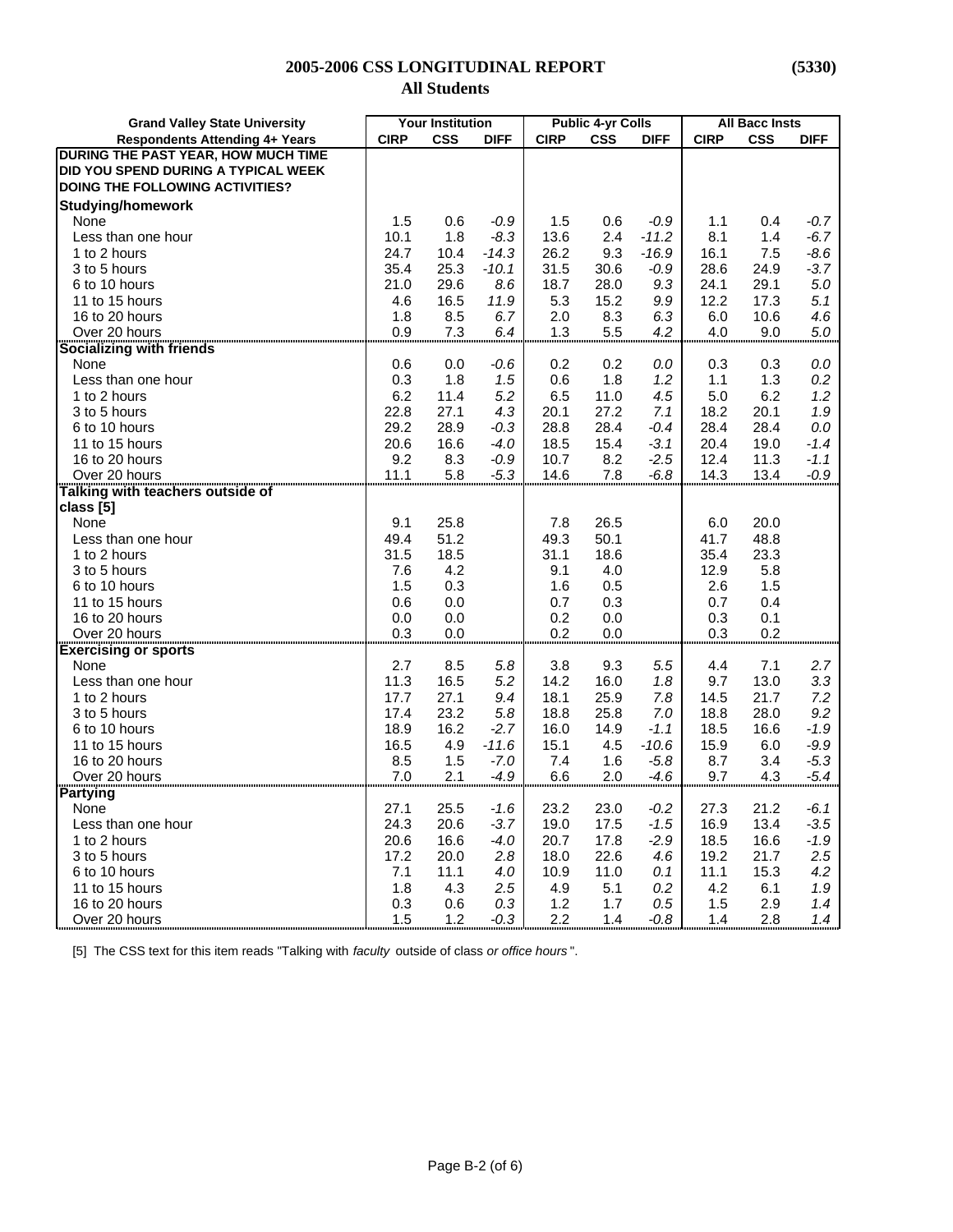| <b>Grand Valley State University</b>       |             | <b>Your Institution</b> |             | <b>Public 4-yr Colls</b> |            |             | <b>All Bacc Insts</b> |            |             |
|--------------------------------------------|-------------|-------------------------|-------------|--------------------------|------------|-------------|-----------------------|------------|-------------|
| <b>Respondents Attending 4+ Years</b>      | <b>CIRP</b> | <b>CSS</b>              | <b>DIFF</b> | <b>CIRP</b>              | <b>CSS</b> | <b>DIFF</b> | <b>CIRP</b>           | <b>CSS</b> | <b>DIFF</b> |
| <b>DURING THE PAST YEAR, HOW MUCH TIME</b> |             |                         |             |                          |            |             |                       |            |             |
| DID YOU SPEND DURING A TYPICAL WEEK        |             |                         |             |                          |            |             |                       |            |             |
| DOING THE FOLLOWING ACTIVITIES?            |             |                         |             |                          |            |             |                       |            |             |
| <b>Student clubs/groups</b>                |             |                         |             |                          |            |             |                       |            |             |
| None                                       | 26.3        | 43.3                    | 17.0        | 21.6                     | 45.4       | 23.8        | 18.6                  | 32.9       | 14.3        |
| Less than one hour                         | 18.6        | 12.7                    | $-5.9$      | 17.9                     | 11.5       | $-6.4$      | 15.3                  | 13.4       | $-1.9$      |
| 1 to 2 hours                               | 31.3        | 14.6                    | $-16.7$     | 27.7                     | 15.4       | $-12.3$     | 28.3                  | 21.2       | $-7.1$      |
| 3 to 5 hours                               | 13.3        | 14.9                    | 1.6         | 18.4                     | 15.0       | $-3.4$      | 21.5                  | 17.7       | $-3.8$      |
| 6 to 10 hours                              | 5.0         | 8.7                     | 3.7         | 7.8                      | 6.5        | $-1.3$      | 9.2                   | 8.5        | $-0.7$      |
| 11 to 15 hours                             | 3.1         | 2.5                     | $-0.6$      |                          | 2.6        | $-0.4$      | 3.6                   | 3.2        | $-0.4$      |
| 16 to 20 hours                             | 1.2         |                         |             | 3.0                      | 1.6        | 0.0         |                       | 1.4        |             |
|                                            |             | 1.5                     | 0.3         | 1.6                      |            |             | 1.5                   |            | $-0.1$      |
| Over 20 hours                              | 1.2         | 1.9                     | 0.7         | 2.0                      | 1.9        | $-0.1$      | 1.9                   | 1.8        | $-0.1$      |
| <b>Watching TV</b>                         |             |                         |             |                          |            |             |                       |            |             |
| None                                       | 4.9         | 5.2                     | 0.3         | 4.8                      | 4.2        | $-0.6$      | 6.4                   | 9.7        | 3.3         |
| Less than one hour                         | 22.7        | 8.9                     | $-13.8$     | 18.8                     | 11.2       | $-7.6$      | 16.9                  | 14.0       | $-2.9$      |
| 1 to 2 hours                               | 27.6        | 22.4                    | $-5.2$      | 25.6                     | 23.7       | $-1.9$      | 25.6                  | 25.1       | $-0.5$      |
| 3 to 5 hours                               | 25.5        | 35.3                    | 9.8         | 27.4                     | 31.9       | 4.5         | 27.3                  | 28.4       | 1.1         |
| 6 to 10 hours                              | 12.3        | 17.5                    | 5.2         | 14.5                     | 19.0       | 4.5         | 14.7                  | 14.7       | 0.0         |
| 11 to 15 hours                             | 3.4         | 6.1                     | 2.7         | 4.6                      | 5.7        | 1.1         | 4.9                   | 4.5        | $-0.4$      |
| 16 to 20 hours                             | 2.1         | 2.1                     | 0.0         | 2.1                      | 1.9        | $-0.2$      | 2.1                   | 1.5        | $-0.6$      |
| Over 20 hours                              | 1.5         | 2.5                     | 1.0         | 2.2                      | 2.3        | 0.1         | 2.0                   | 2.0        | 0.0         |
| Housework/childcare                        |             |                         |             |                          |            |             |                       |            |             |
| None                                       | 11.9        | 15.5                    | 3.6         | 16.1                     | 19.3       | 3.2         | 18.6                  | 38.7       | 20.1        |
| Less than one hour                         | 30.7        | 29.5                    | $-1.2$      | 24.6                     | 25.2       | 0.6         | 24.1                  | 22.5       | $-1.6$      |
| 1 to 2 hours                               | 32.8        | 32.5                    | $-0.3$      | 32.2                     | 32.6       | 0.4         | 32.3                  | 23.8       | $-8.5$      |
| 3 to 5 hours                               | 19.5        | 17.9                    | $-1.6$      | 20.5                     | 16.7       | $-3.8$      | 17.7                  | 10.3       | $-7.4$      |
| 6 to 10 hours                              | 3.6         | 3.3                     | $-0.3$      | 4.0                      | 3.7        | $-0.3$      | 4.7                   | 2.8        | $-1.9$      |
| 11 to 15 hours                             | 1.2         | 0.3                     | $-0.9$      | 1.6                      | 0.8        | $-0.8$      | 1.5                   | 0.9        | $-0.6$      |
| 16 to 20 hours                             | 0.0         | 0.3                     | 0.3         | 0.5                      | 0.5        | 0.0         | 0.5                   | 0.3        | $-0.2$      |
| Over 20 hours                              | 0.3         | 0.6                     | 0.3         | 0.5                      | 1.2        | 0.7         | 0.7                   | 0.8        | 0.1         |
| <b>Reading for pleasure</b>                |             |                         |             |                          |            |             |                       |            |             |
| None                                       | 17.6        | 34.7                    | 17.1        | 21.2                     | 31.4       | 10.2        | 20.6                  | 33.1       | 12.5        |
| Less than one hour                         | 28.0        | 26.7                    | $-1.3$      | 29.7                     | 29.1       | $-0.6$      | 28.3                  | 28.7       | 0.4         |
| 1 to 2 hours                               | 28.9        | 23.1                    | $-5.8$      | 25.9                     | 24.2       | $-1.7$      | 26.0                  | 22.9       | $-3.1$      |
| 3 to 5 hours                               | 17.9        | 10.3                    | $-7.6$      | 13.7                     | 10.8       | $-2.9$      | 15.9                  | 10.5       | $-5.4$      |
| 6 to 10 hours                              | 6.1         | 3.6                     | $-2.5$      | 6.1                      | 3.4        | $-2.7$      | 6.1                   | 3.3        | $-2.8$      |
| 11 to 15 hours                             | 0.6         | 0.6                     | 0.0         | 1.8                      | 0.4        | $-1.4$      | 1.8                   | 0.7        | $-1.1$      |
| 16 to 20 hours                             | 0.0         | 0.9                     | 0.9         | 0.7                      | 0.5        | $-0.2$      | 0.7                   | 0.3        | $-0.4$      |
| Over 20 hours                              | 0.9         | 0.0                     | $-0.9$      | 0.7                      | 0.2        | $-0.5$      | 0.6                   | 0.4        | $-0.2$      |
| <b>Prayer/meditation</b>                   |             |                         |             |                          |            |             |                       |            |             |
| None                                       | 24.1        | 32.0                    | 7.9         | 29.8                     | 37.3       | 7.5         | 25.3                  | 35.0       | 9.7         |
| Less than one hour                         | 41.8        | 40.9                    | $-0.9$      | 38.9                     | 36.7       | $-2.2$      | 34.4                  | 30.3       | $-4.1$      |
| 1 to 2 hours                               | 25.6        | 17.7                    | $-7.9$      | 22.1                     | 16.9       | $-5.2$      | 26.1                  | 21.6       | $-4.5$      |
| 3 to 5 hours                               | 5.5         | 7.3                     | 1.8         | 5.9                      | 6.8        | 0.9         | 9.6                   | 9.1        | $-0.5$      |
| 6 to 10 hours                              | 1.2         | 1.5                     | 0.3         | 1.8                      | 1.6        | $-0.2$      | 3.0                   | 2.8        | $-0.2$      |
| 11 to 15 hours                             | 0.9         | 0.0                     | $-0.9$      | 1.1                      | 0.0        | $-1.1$      | 0.8                   | 0.5        | $-0.3$      |
| 16 to 20 hours                             | 0.0         | 0.0                     | $0.0\,$     | 0.1                      | 0.3        | 0.2         | 0.3                   | 0.2        | $-0.1$      |
| Over 20 hours                              | 0.9         | 0.6                     | $-0.3$      | 0.4                      | 0.4        | 0.0         | 0.6                   | 0.6        | 0.0         |
| What was your average grade?               |             |                         |             |                          |            |             |                       |            |             |
| $A(3.75-4.0)$                              | 24.9        | 15.0                    | $-9.9$      | 24.3                     | 17.9       | $-6.4$      | 33.7                  | 18.8       | $-14.9$     |
| A-, B+ (3.25-3.74)                         | 54.7        | 34.5                    | $-20.2$     | 48.8                     | 35.7       | $-13.1$     | 47.5                  | 43.0       | $-4.5$      |
| B (2.75-3.24)                              | 17.7        | 39.3                    | 21.6        | 20.2                     | 33.9       | 13.7        | 13.5                  | 29.0       | 15.5        |
| B-, C+ (2.25-2.74)                         | 2.4         | 10.5                    | 8.1         | 5.9                      | 11.1       | 5.2         | 4.6                   | 8.0        | 3.4         |
| $C(1.75-2.24)$                             | 0.3         | 0.6                     | 0.3         | 0.7                      | 1.4        | 0.7         | 0.7                   | 1.2        | 0.5         |
| C- or less (below 1.75)                    | 0.0         | 0.0                     | 0.0         | 0.0                      | 0.0        | 0.0         | 0.0                   | 0.0        | 0.0         |
|                                            |             |                         |             |                          |            |             |                       |            |             |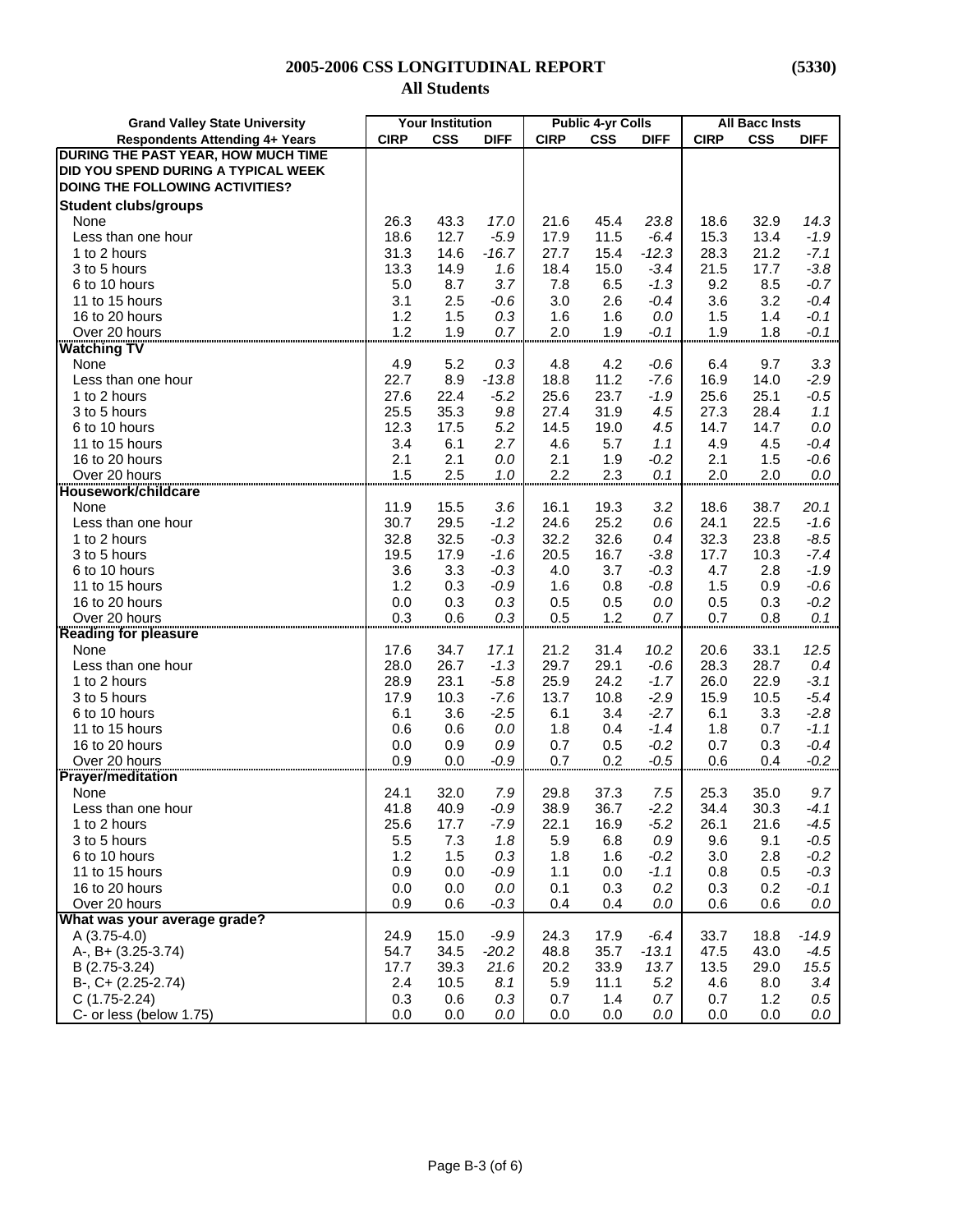| <b>Grand Valley State University</b>    | <b>Your Institution</b> |            | <b>Public 4-yr Colls</b> |              |            | <b>All Bacc Insts</b> |             |            |             |
|-----------------------------------------|-------------------------|------------|--------------------------|--------------|------------|-----------------------|-------------|------------|-------------|
| <b>Respondents Attending 4+ Years</b>   | <b>CIRP</b>             | <b>CSS</b> | <b>DIFF</b>              | <b>CIRP</b>  | <b>CSS</b> | <b>DIFF</b>           | <b>CIRP</b> | <b>CSS</b> | <b>DIFF</b> |
| Objectives considered to be "essential" |                         |            |                          |              |            |                       |             |            |             |
| or "very important"                     |                         |            |                          |              |            |                       |             |            |             |
| Becoming a community leader             | 25.4                    | 42.2       | 16.8                     | 27.2         | 39.5       | 12.3                  | 33.5        | 40.6       | 7.1         |
| Becoming accomplished in one of the     |                         |            |                          |              |            |                       |             |            |             |
| performing arts (acting, dancing,       |                         |            |                          |              |            |                       |             |            |             |
| etc.)                                   | 13.7                    | 11.6       | $-2.1$                   | 13.6         | 11.7       | $-1.9$                | 15.3        | 16.6       | 1.3         |
| Becoming an authority in my field       | 49.4                    | 57.9       | 8.5                      | 54.5         | 60.7       | 6.2                   | 57.2        | 60.9       | 3.7         |
| Becoming involved in programs to clean  |                         |            |                          |              |            |                       |             |            |             |
| up the environment                      | 16.2                    | 24.8       | 8.6                      | 15.9         | 23.6       | 7.7                   | 15.6        | 24.3       | 8.7         |
| Becoming successful in a business of my |                         |            |                          |              |            |                       |             |            |             |
| own                                     | 27.3                    | 23.6       | $-3.7$                   | 31.1         | 27.9       | $-3.2$                | 31.2        | 31.2       | $0.0\,$     |
| Being very well off financially         | 66.9                    | 53.1       | $-13.8$                  | 69.8         | 60.2       | $-9.6$                | 63.2        | 55.1       | $-8.1$      |
| Creating artistic work (painting,       |                         |            |                          |              |            |                       |             |            |             |
| sculpture, decorating, etc.)            | 15.1                    | 13.5       | $-1.6$                   | 14.9         | 14.6       | $-0.3$                | 13.9        | 17.6       | 3.7         |
| Developing a meaningful philosophy of   |                         |            |                          |              |            |                       |             |            |             |
| life                                    | 29.7                    | 47.4       | 17.7                     | 33.9         | 48.4       | 14.5                  | 42.4        | 55.4       | 13.0        |
| Having administrative responsibility    |                         |            |                          |              |            |                       |             |            |             |
| for the work of others                  | 28.9                    | 42.8       | 13.9                     | 34.9         | 45.1       | 10.2                  | 34.1        | 41.5       | 7.4         |
| Helping others who are in difficulty    | 60.3                    | 77.8       | 17.5                     | 63.1         | 77.9       | 14.8                  | 67.9        | 76.7       | 8.8         |
| Helping to promote racial understanding | 19.4                    | 42.8       | 23.4                     | 24.5         | 39.6       | 15.1                  | 29.3        | 38.4       | 9.1         |
| Influencing social values               | 29.1                    | 52.8       | 23.7                     | 37.3         | 50.5       | 13.2                  | 41.4        | 49.8       | 8.4         |
| Influencing the political structure     | 11.3                    | 23.2       | 11.9                     | 14.0         | 20.1       | 6.1                   | 17.2        | 23.8       | 6.6         |
| Keeping up to date with political       |                         |            |                          |              |            |                       |             |            |             |
| affairs                                 | 21.4                    | 41.3       | 19.9                     | 23.9         | 40.4       | 16.5                  | 33.7        | 45.7       | 12.0        |
| Making a theoretical contribution to    |                         |            |                          |              |            |                       |             |            |             |
| science                                 | 8.6                     | 13.1       | 4.5                      | 10.5         | 13.3       | 2.8                   | 14.4        | 16.3       | 1.9         |
| Obtaining recognition from my           |                         |            |                          |              |            |                       |             |            |             |
| colleagues for contributions to my      |                         |            |                          |              |            |                       |             |            |             |
|                                         | 46.5                    | 52.0       | 5.5                      | 48.0         | 55.2       | 7.2                   | 47.8        | 52.4       | 4.6         |
| special field                           |                         |            |                          |              |            |                       |             |            |             |
| Participating in a community action     | 16.0                    | 33.6       | 17.6                     |              | 30.8       | 11.2                  | 25.3        | 32.7       | 7.4         |
| program                                 | 69.8                    | 75.1       | 5.3                      | 19.6<br>72.4 | 77.4       | $5.0\,$               | 78.3        | 79.6       | 1.3         |
| Raising a family                        |                         |            |                          |              |            |                       |             |            |             |
| Writing original works(poems, novels,   |                         |            |                          |              |            |                       |             |            |             |
| short stories, etc.)                    | 12.6                    | 19.0       | 6.4                      | 13.5         | 16.5       | 3.0                   | 14.5        | 18.5       | 4.0         |
| How would you characterize your         |                         |            |                          |              |            |                       |             |            |             |
| political views?                        |                         |            |                          |              |            |                       |             |            |             |
| Far left                                | 0.6                     | 4.1        | 3.5                      | 1.2          | 3.3        | 2.1                   | 1.7         | 3.6        | 1.9         |
| Liberal                                 | 14.2                    | 29.4       | 15.2                     | 18.9         | 28.4       | 9.5                   | 23.0        | 31.4       | 8.4         |
| Middle of the road                      | 61.7                    | 42.7       | $-19.0$                  | 59.3         | 42.5       | $-16.8$               | 47.3        | 36.0       | $-11.3$     |
| Conservative                            | 23.1                    | 22.8       | $-0.3$                   | 19.9         | 24.4       | 4.5                   | 26.8        | 27.8       | 1.0         |
| Far right                               | 0.3                     | 0.9        | 0.6                      | 0.7          | 1.4        | 0.7                   | 1.2         | 1.1        | $-0.1$      |
| Student agrees "strongly" or "somewhat" |                         |            |                          |              |            |                       |             |            |             |
| Abortion should be legal                | 39.1                    | 51.7       | 12.6                     | 47.1         | 62.0       | 14.9                  | 46.3        | 58.1       | 11.8        |
| Affirmative action in college           |                         |            |                          |              |            |                       |             |            |             |
| admissions should be abolished          | 52.3                    | 57.5       | 5.2                      | 46.3         | 55.3       | 9.0                   | 52.1        | 52.1       | $0.0\,$     |
| Colleges should prohibit racist/sexist  |                         |            |                          |              |            |                       |             |            |             |
| speech on campus                        | 64.4                    | 59.4       | $-5.0$                   | 62.4         | 58.9       | $-3.5$                | 63.7        | 56.7       | $-7.0$      |
| Federal military spending should be     |                         |            |                          |              |            |                       |             |            |             |
| increased                               | 40.1                    | 16.6       | $-23.5$                  | 46.6         | 28.4       | $-18.2$               | 43.5        | 26.9       | $-16.6$     |
| It is important to have laws            |                         |            |                          |              |            |                       |             |            |             |
| prohibiting homosexual relationships    | 27.6                    | 18.8       | $-8.8$                   | 25.5         | 18.9       | $-6.6$                | 27.4        | 23.0       | $-4.4$      |
| Marijuana should be legalized           | 19.0                    | 38.6       | 19.6                     | 28.3         | 39.9       | 11.6                  | 31.1        | 41.8       | 10.7        |
| Racial discrimination is no longer a    |                         |            |                          |              |            |                       |             |            |             |
| major problem in America                | 17.3                    | 13.6       | $-3.7$                   | 19.3         | 15.6       | $-3.7$                | 19.5        | 15.7       | $-3.8$      |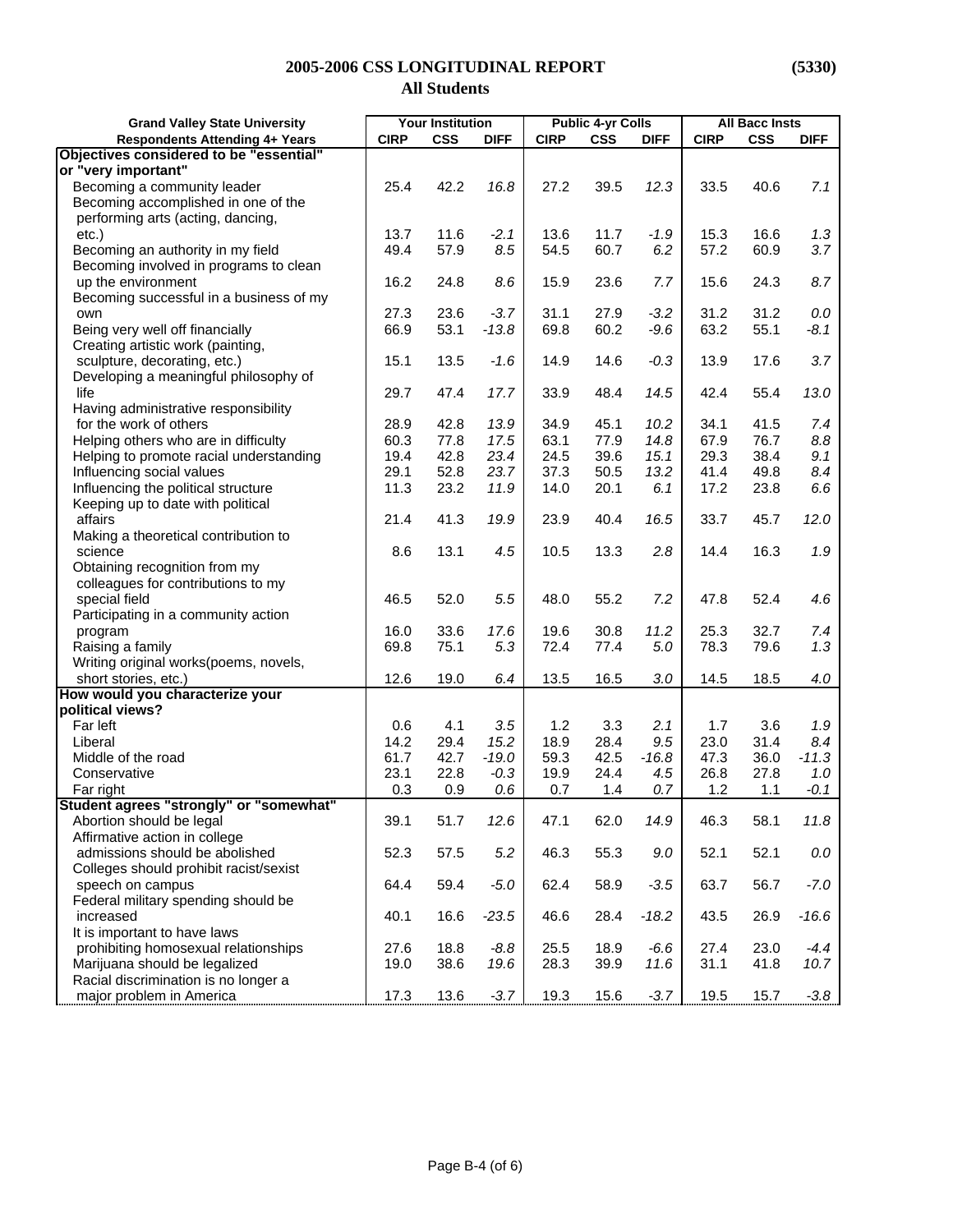# **2005-2006 CSS LONGITUDINAL REPORT (5330)**

## **All Students**

| <b>Grand Valley State University</b>     | <b>Your Institution</b> |            | <b>Public 4-yr Colls</b> |             |            | <b>All Bacc Insts</b> |             |            |             |
|------------------------------------------|-------------------------|------------|--------------------------|-------------|------------|-----------------------|-------------|------------|-------------|
| <b>Respondents Attending 4+ Years</b>    | <b>CIRP</b>             | <b>CSS</b> | <b>DIFF</b>              | <b>CIRP</b> | <b>CSS</b> | <b>DIFF</b>           | <b>CIRP</b> | <b>CSS</b> | <b>DIFF</b> |
| Student agrees "strongly" or "somewhat"  |                         |            |                          |             |            |                       |             |            |             |
| Realistically, an individual can do      |                         |            |                          |             |            |                       |             |            |             |
| little to bring about changes in our     |                         |            |                          |             |            |                       |             |            |             |
| society                                  | 18.7                    | 22.1       | 3.4                      | 24.1        | 25.3       | 1.2                   | 22.1        | 25.6       | 3.5         |
| Same-sex couples should have the right   |                         |            |                          |             |            |                       |             |            |             |
| to legal marital status                  | 52.5                    | 63.4       | 10.9                     | 58.0        | 67.0       | 9.0                   | 54.9        | 62.9       | $8.0\,$     |
| The activities of married women are      |                         |            |                          |             |            |                       |             |            |             |
| best confined to the home and family     | 18.9                    | 5.3        | $-13.6$                  | 18.1        | 9.7        | $-8.4$                | 18.5        | 13.3       | $-5.2$      |
| The death penalty should be abolished    | 34.1                    | 37.2       | 3.1                      | 27.5        | 31.3       | 3.8                   | 34.7        | 41.0       | 6.3         |
| The federal government should do more    |                         |            |                          |             |            |                       |             |            |             |
| to control the sale of handguns          | 76.2                    | 75.5       | $-0.7$                   | 78.7        | 76.9       | $-1.8$                | 79.8        | 76.7       | $-3.1$      |
| The federal government should do more    |                         |            |                          |             |            |                       |             |            |             |
| to discourage energy consumption         | 75.2                    | 92.7       | 17.5                     | 73.7        | 89.3       | 15.6                  | 78.3        | 83.6       | 5.3         |
| There is too much concern in the courts  |                         |            |                          |             |            |                       |             |            |             |
| for the rights of criminals              | 66.4                    | 52.8       | $-13.6$                  | 67.4        | 62.5       | $-4.9$                | 63.7        | 52.4       | $-11.3$     |
| Wealthy people should pay a larger       |                         |            |                          |             |            |                       |             |            |             |
| share of taxes than they do now          | 55.9                    | 68.4       | 12.5                     | 55.7        | 68.5       | 12.8                  | 51.3        | 60.1       | 8.8         |
| What is the highest academic degree that |                         |            |                          |             |            |                       |             |            |             |
| you intend to obtain anywhere?           |                         |            |                          |             |            |                       |             |            |             |
| None                                     | 0.4                     | 0.8        | 0.4                      | 0.4         | 0.7        | 0.3                   | 0.5         | 1.1        | 0.6         |
| Vocational certificate                   | 0.0                     | 0.0        | 0.0                      | 0.0         | 0.0        | 0.0                   | 0.1         | 0.1        | $0.0\,$     |
| Associate (A.A. or equivalent)           | 0.0                     | 0.8        | $0.8\,$                  | 0.1         | 0.7        | 0.6                   | 0.3         | 0.2        | $-0.1$      |
| Bachelor's (B.A., B.S., etc.)            | 36.7                    | 37.1       | 0.4                      | 31.3        | 27.1       | $-4.2$                | 18.3        | 15.7       | $-2.6$      |
| Master's (M.A., M.S., etc.)              | 47.7                    | 39.7       | $-8.0$                   | 47.1        | 47.0       | $-0.1$                | 44.6        | 46.6       | $2.0\,$     |
| Ph.D. or Ed.D.                           | 9.7                     | 13.9       | 4.2                      | 12.2        | 15.9       | 3.7                   | 18.6        | 19.4       | $0.8\,$     |
| M.D., D.O., D.D.S., or D.V.M.            | 3.0                     | 3.4        | 0.4                      | 5.1         | 4.2        | $-0.9$                | 10.0        | 6.3        | $-3.7$      |
| LL.B. or J.D. (Law)                      | 1.3                     | 2.1        | 0.8                      | 2.3         | 2.8        | 0.5                   | 6.1         | 7.8        | 1.7         |
| B.D. or M.Div. (Divinity)                | 0.0                     | 0.4        | 0.4                      | 0.1         | 0.3        | 0.2                   | 0.6         | 0.9        | 0.3         |
| Other                                    | 1.3                     | 1.7        | 0.4                      | 1.3         | 1.3        | $0.0\,$               | 0.9         | 2.0        | 1.1         |
| Your probable career/occupation          |                         |            |                          |             |            |                       |             |            |             |
| Artist                                   | 6.0                     | 5.0        | $-1.0$                   | 8.0         | 6.4        | $-1.6$                | 7.9         | 7.5        | $-0.4$      |
| <b>Business</b>                          | 11.6                    | 18.8       | 7.2                      | 12.6        | 18.9       | 6.3                   | 12.6        | 17.6       | $5.0\,$     |
| Business (clerical)                      | 1.9                     | 0.3        | $-1.6$                   | 1.3         | 0.3        | $-1.0$                | 0.6         | 0.6        | $0.0\,$     |
| Clergy                                   | 0.3                     | 0.3        | 0.0                      | 0.3         | 0.3        | 0.0                   | 1.3         | 1.5        | 0.2         |
| College teacher                          | 0.6                     | 3.4        | 2.8                      | 0.8         | 1.7        | 0.9                   | 0.7         | 2.2        | 1.5         |
| Doctor (MD or DDS)                       | 3.1                     | 1.9        | $-1.2$                   | 4.3         | 2.0        | $-2.3$                | 7.9         | 4.6        | $-3.3$      |
| Education (secondary)                    | 8.2                     | 8.8        | 0.6                      | 8.5         | 9.8        | 1.3                   | 6.0         | 6.9        | 0.9         |
| Education (elementary)                   | 11.3                    | 11.0       | $-0.3$                   | 13.7        | 14.7       | 1.0                   | 6.9         | 7.8        | $0.9\,$     |
| Engineer                                 | 4.4                     | 1.3        | $-3.1$                   | 2.2         | 0.7        | $-1.5$                | 5.4         | 3.8        | $-1.6$      |
| Farmer or forester                       | 0.9                     | 0.9        | 0.0                      | 1.1         | 0.9        | $-0.2$                | 0.4         | 0.5        | 0.1         |
| Health professional                      | 8.8                     | 4.4        | $-4.4$                   | 5.8         | 4.5        | $-1.3$                | 4.8         | 4.1        | $-0.7$      |
| Homemaker (full-time)                    | 0.0                     | 0.0        | 0.0                      | 0.0         | 0.1        | 0.1                   | 0.1         | 0.3        | 0.2         |
| Lawyer                                   | 1.3                     | 1.6        | 0.3                      | 2.1         | 1.5        | $-0.6$                | 4.8         | 4.9        | 0.1         |
| Military (career)                        | 0.0                     | 0.0        | $0.0\,$                  | 0.7         | 0.7        | $0.0\,$               | 0.5         | 0.8        | 0.3         |
| <b>Nurse</b>                             | 3.8                     | 5.0        | 1.2                      | 2.8         | 3.8        | 1.0                   | 2.5         | 3.2        | 0.7         |
| Research scientist                       | 1.3                     | 1.6        | 0.3                      | 1.4         | 2.4        | 1.0                   | 2.3         | 2.8        | 0.5         |
| Social, welfare, or recreation worker    | 1.9                     | 3.8        | 1.9                      | 1.5         | 3.7        | 2.2                   | 1.1         | 3.0        | 1.9         |
| Skilled worker                           | 0.0                     | 0.0        | 0.0                      | 0.0         | 0.1        | 0.1                   | 0.2         | 0.3        | 0.1         |
| Other choice                             | 15.4                    | 28.8       | 13.4                     | 16.7        | 23.6       | 6.9                   | 16.9        | 20.4       | 3.5         |
| Undecided                                | 19.4                    | 3.1        | $-16.3$                  | 16.2        | 4.0        | $-12.2$               | 17.2        | 7.2        | $-10.0$     |